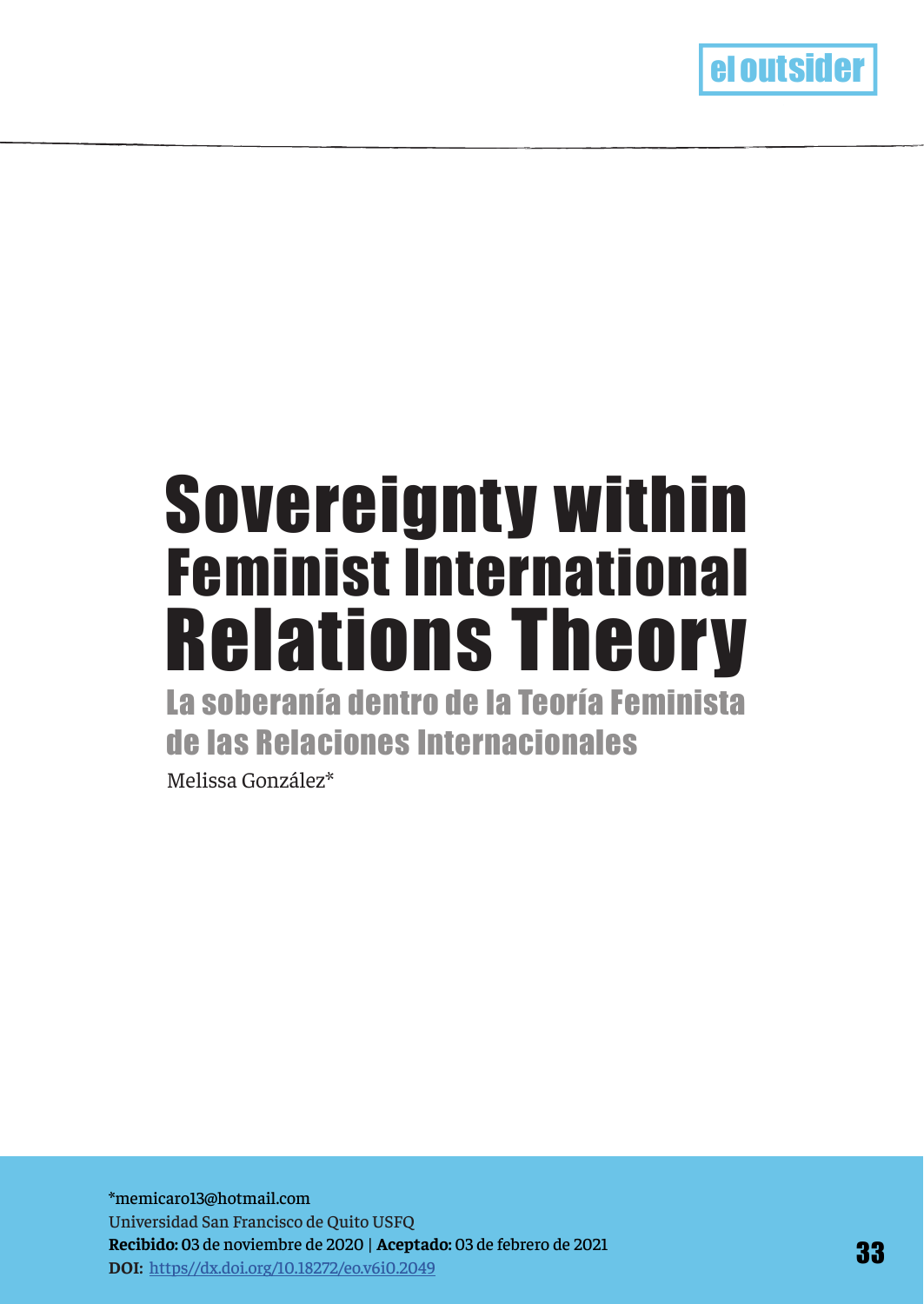## **Abstract**

The text represents an analysis of the concept "sovereignty" and "nation-State" through diferent feminist theoretical approaches within the International Relations feld. The main objective is to deconstruct these two highly masculinized concepts, which are also historically constructed from an androcentric logic. From the diversity of theoretical approaches of feminism in international relations, this analysis includes a simplifed journey through some of the most relevant ones, which given the limited space of the article, have been also reduced to its essentials. The theories included are liberal feminism, Marxist feminism, radical feminism, empiricist feminism, standpoint feminism, postmodern feminism, and decolonial feminism. All the previous theoretical approaches will be used as tools to deconstruct "sovereignty" and "nation-State" with the main objective to challenge universalizing conceptions and highlight the role of conceptualizations in the construction of gender relations in our society.

# Keywords:

Feminisms, Feminist International Relations Theory, sovereignty, gender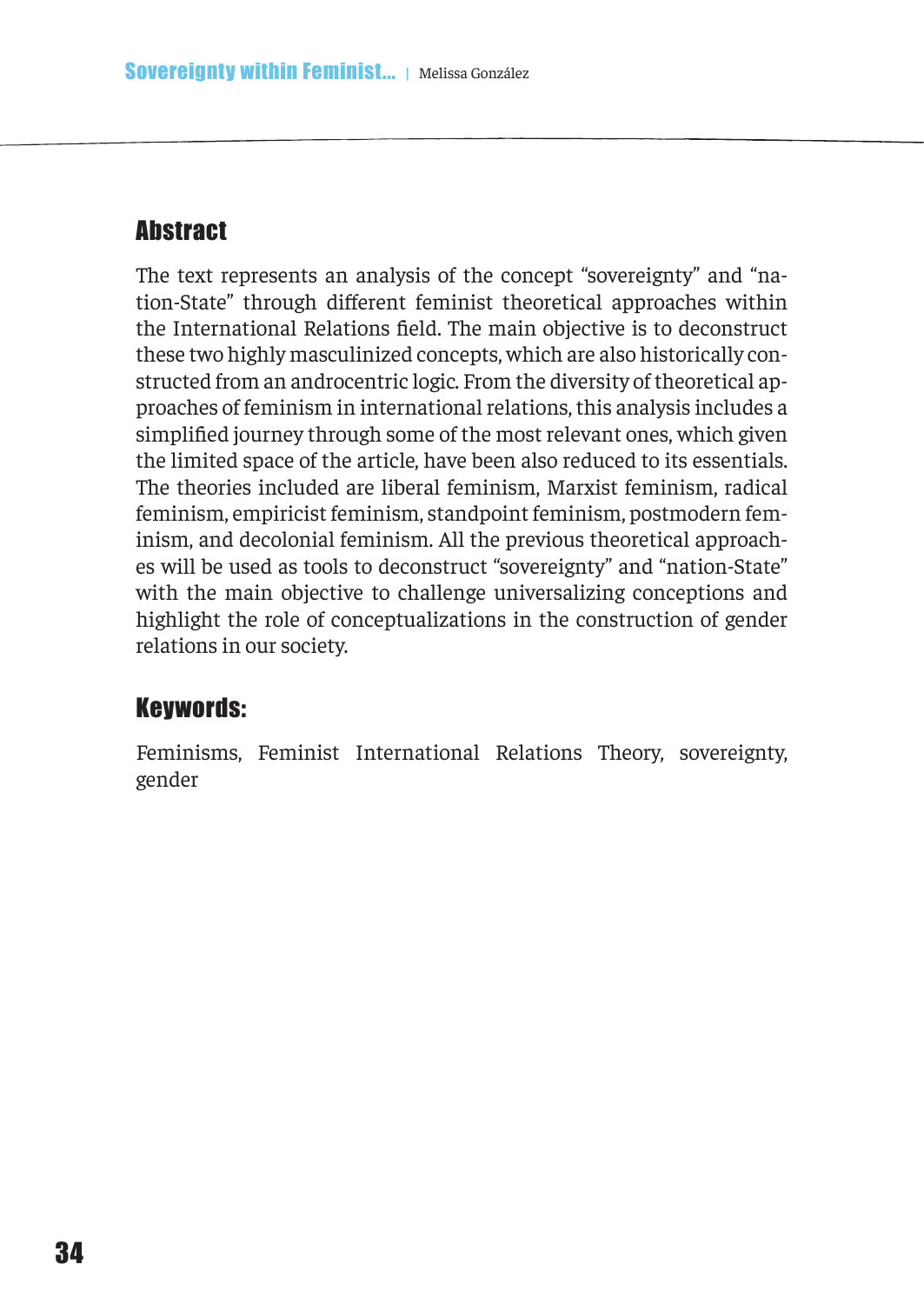#### Resumen

El texto representa un análisis de los conceptos "soberanía" y "Estado-nación" a través de las diferentes corrientes teóricas feministas dentro del campo de Relaciones Internacionales. Como objetivo principal se destaca la necesidad de deconstruir estos dos conceptos altamente masculinizados y construidos históricamente desde una lógica androcéntrica. Enfatizando la diversidad de corrientes teóricas del feminismo en Relaciones Internacionales, este análisis incluye un recorrido simplifcado de algunas de las teorías más importantes que, dado el limitado espacio, se las ha reducido a sus esencias. Las teorías incluidas son feminismo liberal, feminismo marxista, feminismo radical, feminismo empirista, feminismo de punto de vista, feminismo posmoderno y feminismo decolonial. Las corrientes teóricas previamente planteadas serán usadas como herramientas para deconstruir estos conceptos desde sus correspondientes perspectivas, con el fn de desafar concepciones universalizadoras; al igual que destacar el rol de las conceptualizaciones en la construcción de las relaciones de género en nuestra sociedad.

## Palabras clave:

Feminismos, teoría feminista en Relaciones Internacionales, soberanía, género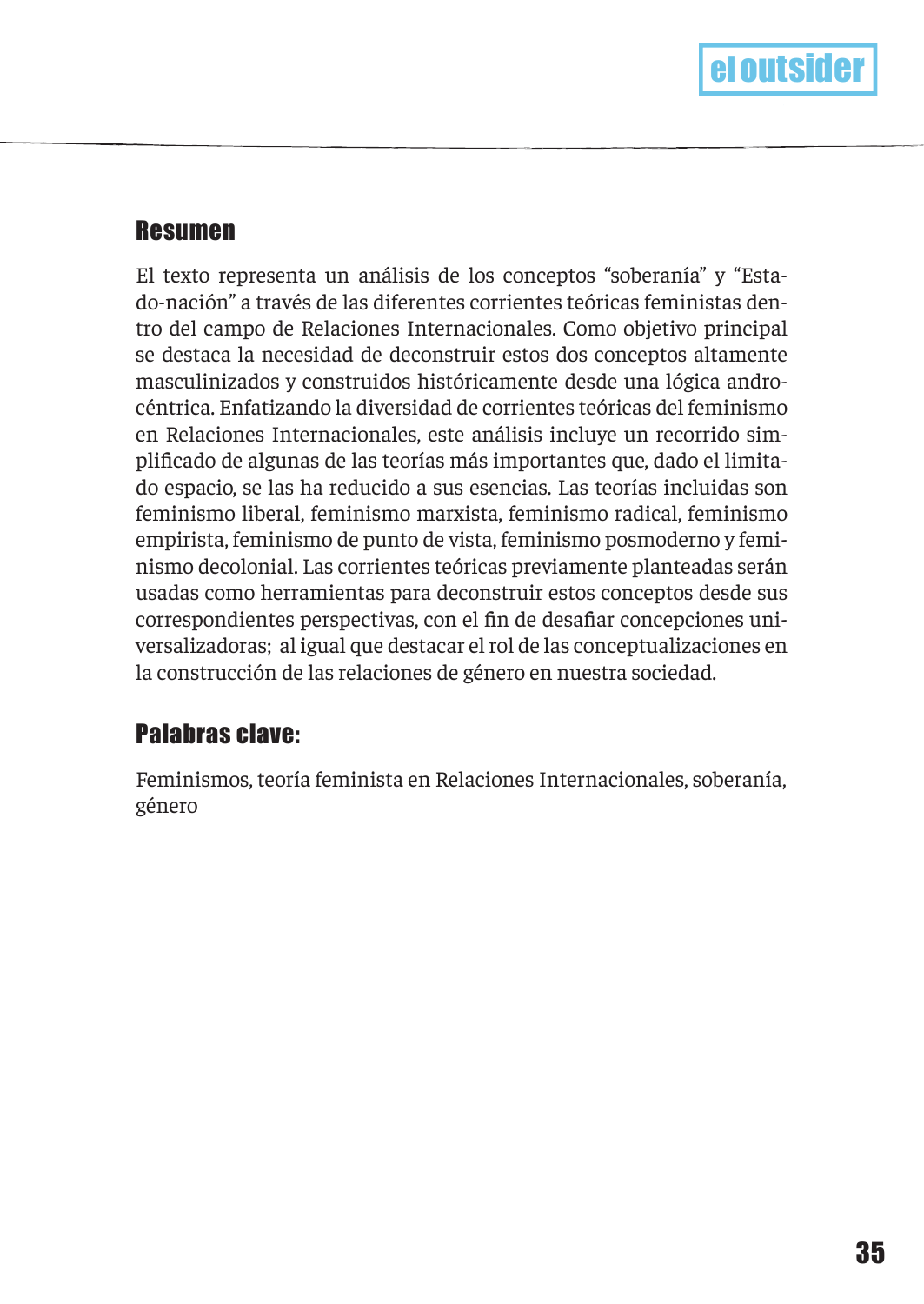*Feminist scholars shaped by their activist experiences considered it a moral imperative to include women's voices and to change both the subjects and the objects of study (Tickner 2006).*

What does a woman represent to the nation-State? This is a huge question that is not commonly addressed when studying these highly masculinized concepts. As a response to that, "feminist scholars used gender analysis to deconstruct the theoretical framework of international relations, and reveal the masculine bias pervading key concepts such as power, security, and sovereignty" (True 2010, 5). Feminist theory focuses its study on explaining "women's subordination or the unjustifed asymmetry between women and men's social and economic position" (Sjoberg & Tickner 2003, 171). This notion of gendered relations of power gained more importance since the Postpositivist<sup>1</sup> era of international relations (IR). In 1988, "*Millennium* was the frst journal in the feld that devoted a special issue to *Women and International Relations*" where feminist theorization fnally became recognized within the discipline (True 2010, 4). However, feminist theory represents a theoretical approach with an enormous variety of feminisms, which difer both ontologically 2 and epistemologically 3 between them. Likewise, it is crucial to be aware that concepts are not static or immutable; conversely, they change according to history or perspective. Therefore, the deconstruction of concepts from diferent lenses constitutes an imperative work for the enrichment in the construction of critical theory. Similarly, it is important to notice the existence of diverse feminist approaches in order to emphasize the theoretical diversity within this feld and understand feminisms from their inherent plurality. To sum up, from critical theory there is the need to question the power of both the structures and the concepts that govern societal organization.

<sup>1</sup> It refers to International Relations theories that epistemologically reject positivism or the idea that empiricist observation of natural sciences can be applied to the social sciences.

<sup>2</sup> It is a branch of philosophy that studies how we understand the existence and being. Mostly, it can be divided into two categories: monist and dualist ontology which try to solve the body-mind problem.

<sup>3</sup> It is the branch of philosophy that studies the nature of knowledge and its implications. It is related to the validation of knowledge through diferent methods.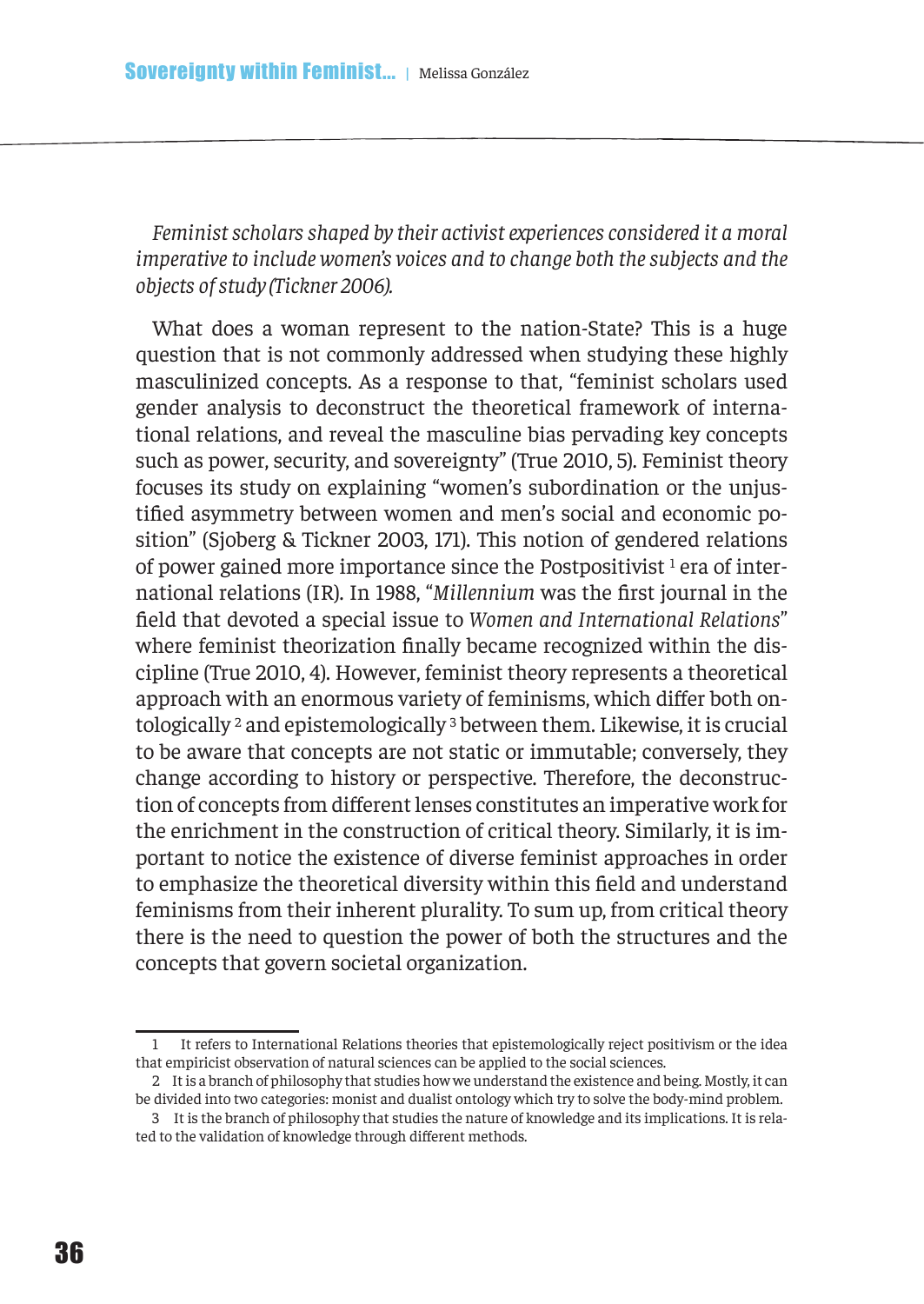

As a consequence, the main objective of this text is to deconstruct concepts from diferent theoretical perspectives, especially highly masculinized concepts, such as sovereignty and nation-State, that have been historically constructed from an androcentric <sup>4</sup> logic.

Before starting with the analysis within each theoretical approach, it is relevant to conceptualize the term sovereignty from a feminist perspective. It is usually seen by the lens of IR Feminism "as a foundational problem in the masculinist distortions of the nature of

politics and political agency" (Youngs 2004, 83). In other words, sovereignty is continuously reinforcing and reproducing a manly State where masculinities represented in the public sphere are seen as better than femininity that is understood as part of the private sphere. Nevertheless, this is a simplifed explanation of how sovereignty is seen from the feminist IR lens. That is why this text briefy analyzes this concept from the various forms of feminism that can be covered within the IR feld. First, sovereignty will be analyzed from a liberal feminist perspective considering its recognition as the mainstream within the discipline. Second, the concept will be studied from Marxist feminism which is other tra-

ditional IR theoretical approach used for feminist studies. Third, an analysis of sovereignty from radical feminism is also considered. Fourth, a perspective of sovereignty from feminism empiricist and standpoint feminism is included. Fifth, the concept is explored from postmodern feminism. Finally, sovereignty is analyzed from decolonial feminism. It is important to clarify that given the space dedicated to each theory; the text constitutes a quick overview through feminist approaches in which its complexity has been reduced to its essentials.

<sup>4</sup> Social practice that places the male and his interests as the central axis for the construction of social structures and relationships.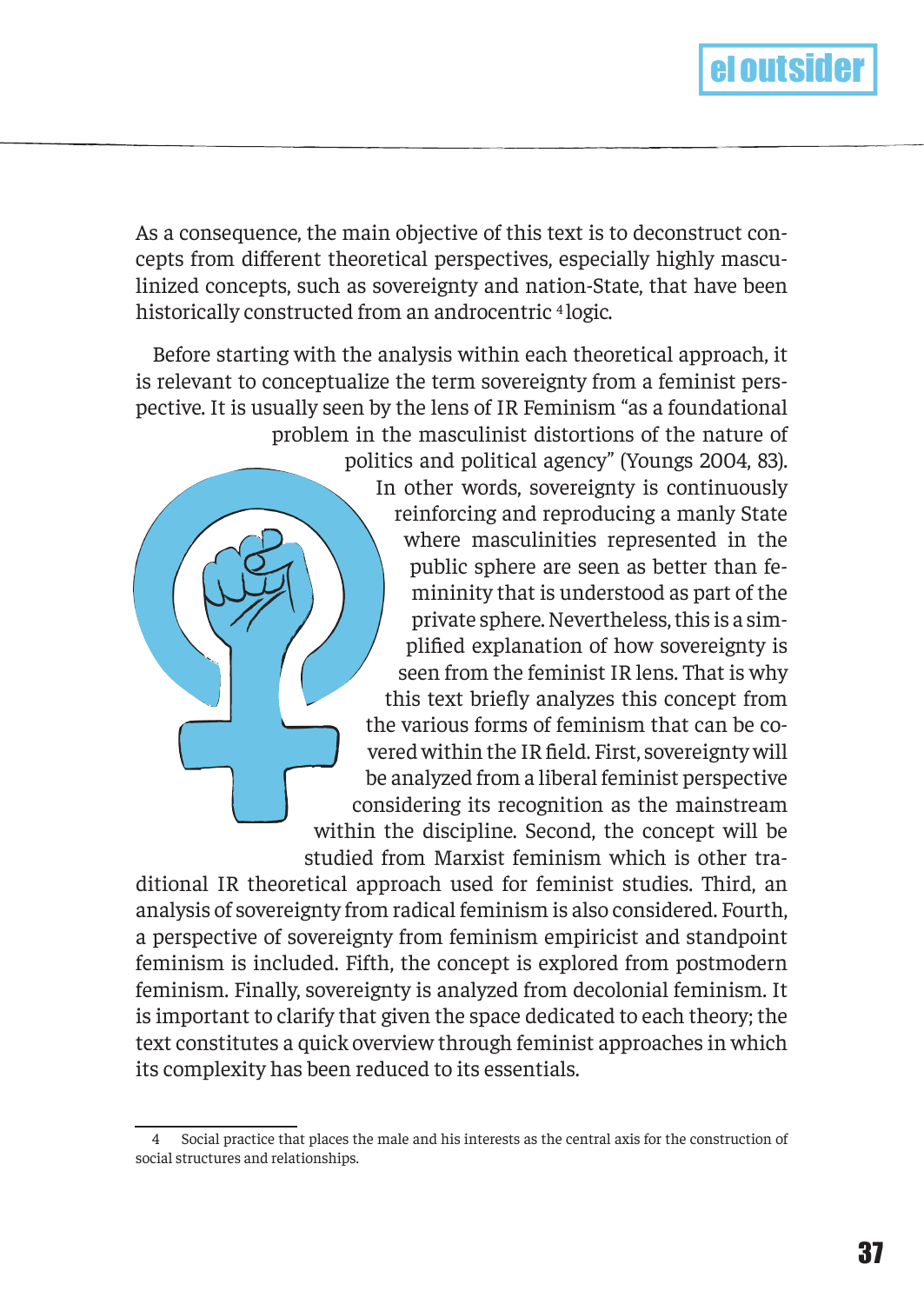Firstly, liberal feminism aims for the integration of women in the contemporary society. Generally, they use positivist methods which prefer quantifable evidence and "believe that the removal of the legal obstacles can overcome women's subordination" (Sjoberg & Tickner 2003, 171). This means that for it, sovereignty and State are important conceptual tools to regulate the bodies from a position of legitimacy. Women subordination is produced and reproduced in the State by laws and public policies that do not offer the same opportunities and rights to women. As a consequence, liberal feminism uses sovereignty to pressure the State to include women in its system in order to be legitimate. That is not only presence of women in stances of power, but also the presence of their interests embodied in both laws and public policies. For liberal feminism, the State would only achieve a real level of sovereignty until it fulflls the demands of women to be included as part of their agendas which is a legitimate right within a true sovereign nation.

Contrary to the approach of liberal feminism, there is Marxist feminism, which is another strong theorization within IR that has been revisited countless times by various feminists. However, all of the diferent approaches that feminism has given to Marxist theory have in common a dualist ontology 5 where women's emancipation is possible. That is to say, they believe that there is an essence of women that can be liberated from the system. For Marxist feminism, the structure led by economic interests of the capitalist system is what oppresses women. In the same sense, it argues against the patriarchal structure which capitalism is always reproducing; and in order to change that, it needs a restructuration of both economic and cultural stances. For Marxist feminism, the oppression of women is not the product of ignorance or intentional actions of individuals but product of the political, social and economic structures associated with capitalism (Salomón 2002, 33). In this approach, sovereignty, like the State, are tools of the elite to reinforce the capitalist system that oppresss all the women of the world. This is a universalized perception of women, where sovereignty is just a constructed

<sup>5</sup> It is an ontological approach that assumes separation of mind and body or matter, because it considers that they have diferent foundations. It is built on binary thinking.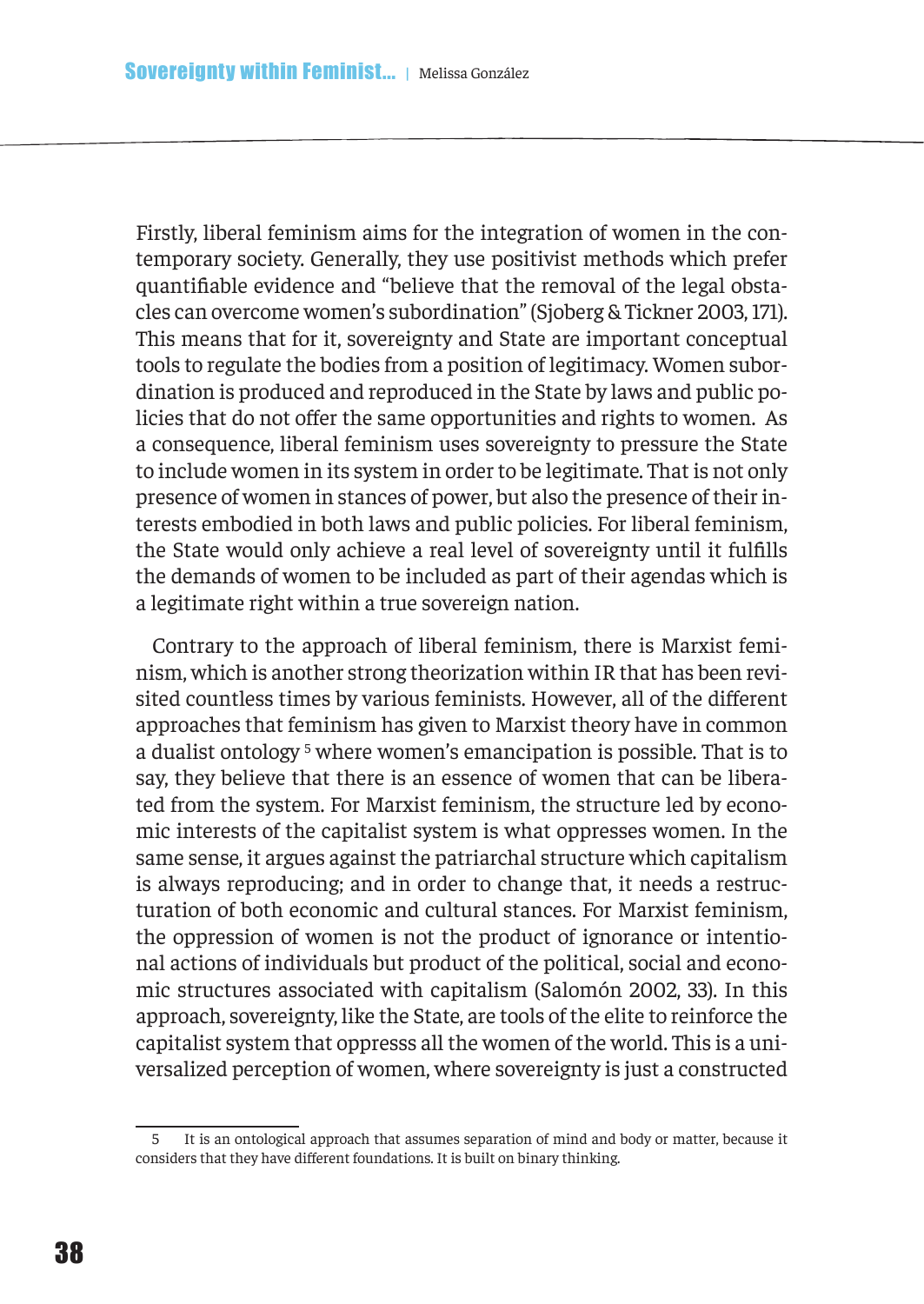

barrier that prevents the union of all proletarian women against the operating system, since it is considered that all women have almost the same problems.

Radical feminism, in turn, requires the creation of a counterculture that emphasizes female values over the mainstream, which are male values. "The radical feminist focuses on the lives and experiences of women... showing how women's activities are made invisible on the international scene" (Code 2002) and also within the State. It believes that the system has made women invisible over time and the goal is to fght and destroy the system in order to construct a new one. From it, sovereignty is as problematic as the State is because both are male reproductions of their masculine values. These values are reproduced since childhood where the State, for example, through education teaches the hegemonic diferentiation of genders and its supposed roles in society. This approach conceptualize sovereignty as a social construction reinforced by social institutions such as family, religion and State as a result of the hegemonic values in our society that contribute to a patriarchal domination.

Epistemologically, there are two important variations of feminism: feminism empiricism and standpoint feminism. Feminist empiricism uses a neopositivist epistemology <sup>6</sup>, which "considers that sexism and androcentrism present in scientifc research are social biases that can be corrected with strict adherence to the scientifc method" (Harding 1986, 23). From this perspective, sovereignty is not that relevant or mentioned because its main focus is the philosophical strategy to construct knowledge and conceptions; therefore, sovereignty here is just an androcentric conception produced by "bad science" which has not applied an eficient and objective use of the scientifc method. There is also standpoint feminism which "rejects the notion of a mediatic truth, arguing, on the contrary, that knowledge is always infuenced by a multitude of factors related to a particular individual position in a particular socio-political formation and at a specifc point in history" (Rodriguez 2001, 285). In this conceptualization, the concept of sovereignty is no

<sup>6</sup> It is an epistemological approach that limits the validity of scientifc knowledge to the empirical and verifable.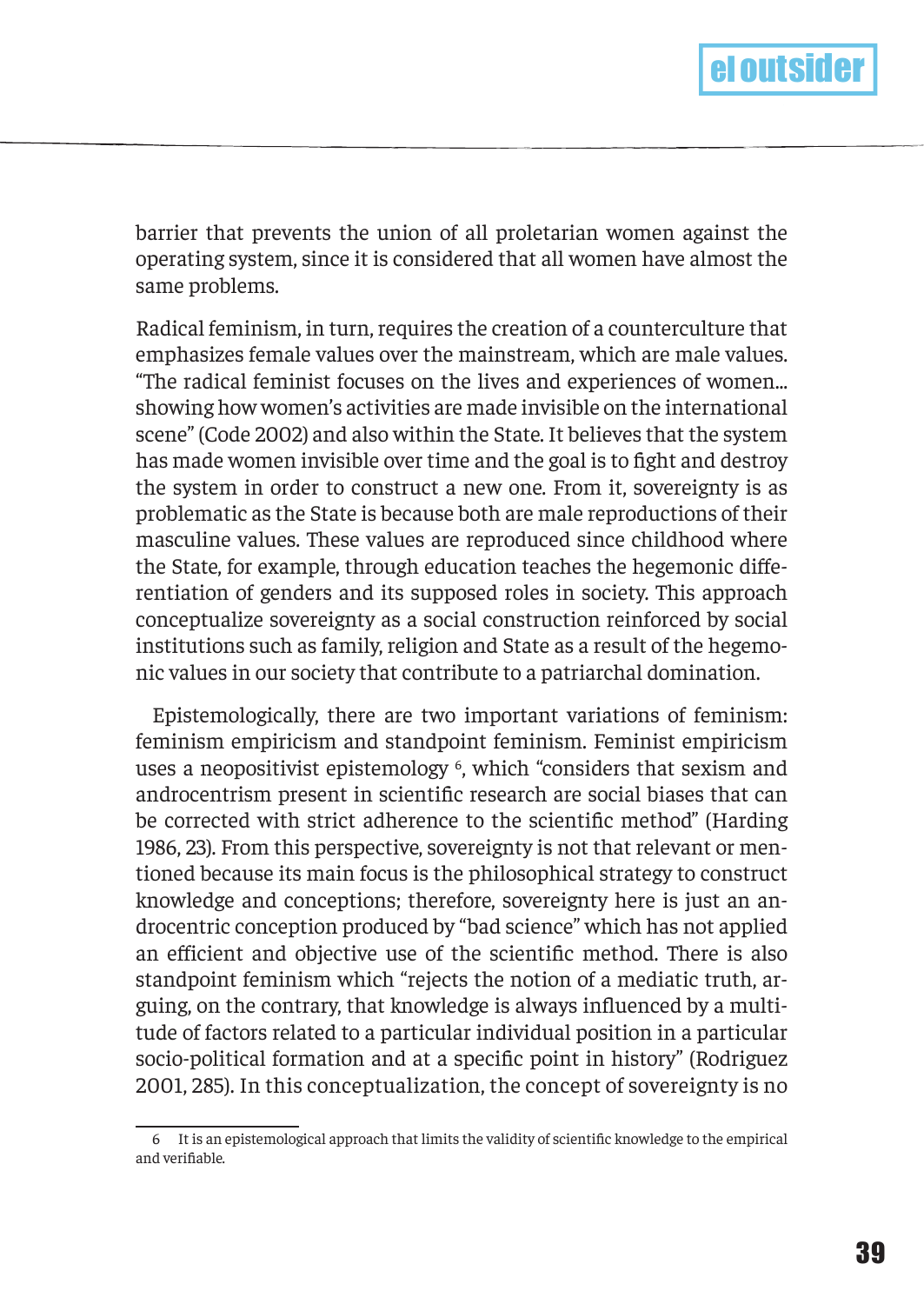longer this general word that includes all the thinking within a country, but a construction that depends on its context and the diferent conceptions of each individual within its unique positionality.

To sum up, the conceptualization of sovereignty depends on the ontology and epistemology of the individual and as a consequence we cannot take for granted a universal conceptualization of this term.

Likewise, there are other postliberal theorizations of feminism such as postmodern feminism. This approach constitutes a critique toward the homogenization of the category "woman" as a unique and universal identity. It problematizes the construction of a unitary feminist subject and its rationalist construction, so instead it highlights the plurality of identities that each subject carries within itself. As a consequence, this approach argues against rigid structures and propose diferent epistemologies to apprehend society and specifcally, the diference between genders. Postmodern feminism can be classifed into two variants. The frst, essentialist feminism, which "focuses on the study of forces and limitations of an inherited identity" (Sylvester 1994, 16) where this identity power depends on its social construction and reproduction. As a consequence, in this approach sovereignty is constructed and reinforced by its discursive scope which reproduce a manly State. According to this approach, a new conceptualization of sovereignty requires a new discourse that refects these new real identities of women. Meanwhile, non-essentialist feminism "seeks deconstruction of authority and idea of sovereign man, where identity is not understood or exists but depending on the other" (Sylvester 1994, 16). This constitutes a monist ontology 7 or understanding of the society where sovereignty is no longer an important structure that can defne or reproduce a static and unique will of a whole nation. Sovereignty as well as the State is constructed in a relational way where individuals are not isolated entities but they build each other. Therefore, to reconceptualize sovereignty within this approach it is required to restructure social relations and understand

<sup>7</sup> It is an ontological approach that believes that the universe is formed by a single substance, so it does not assume separation with respect to the mind-body problem.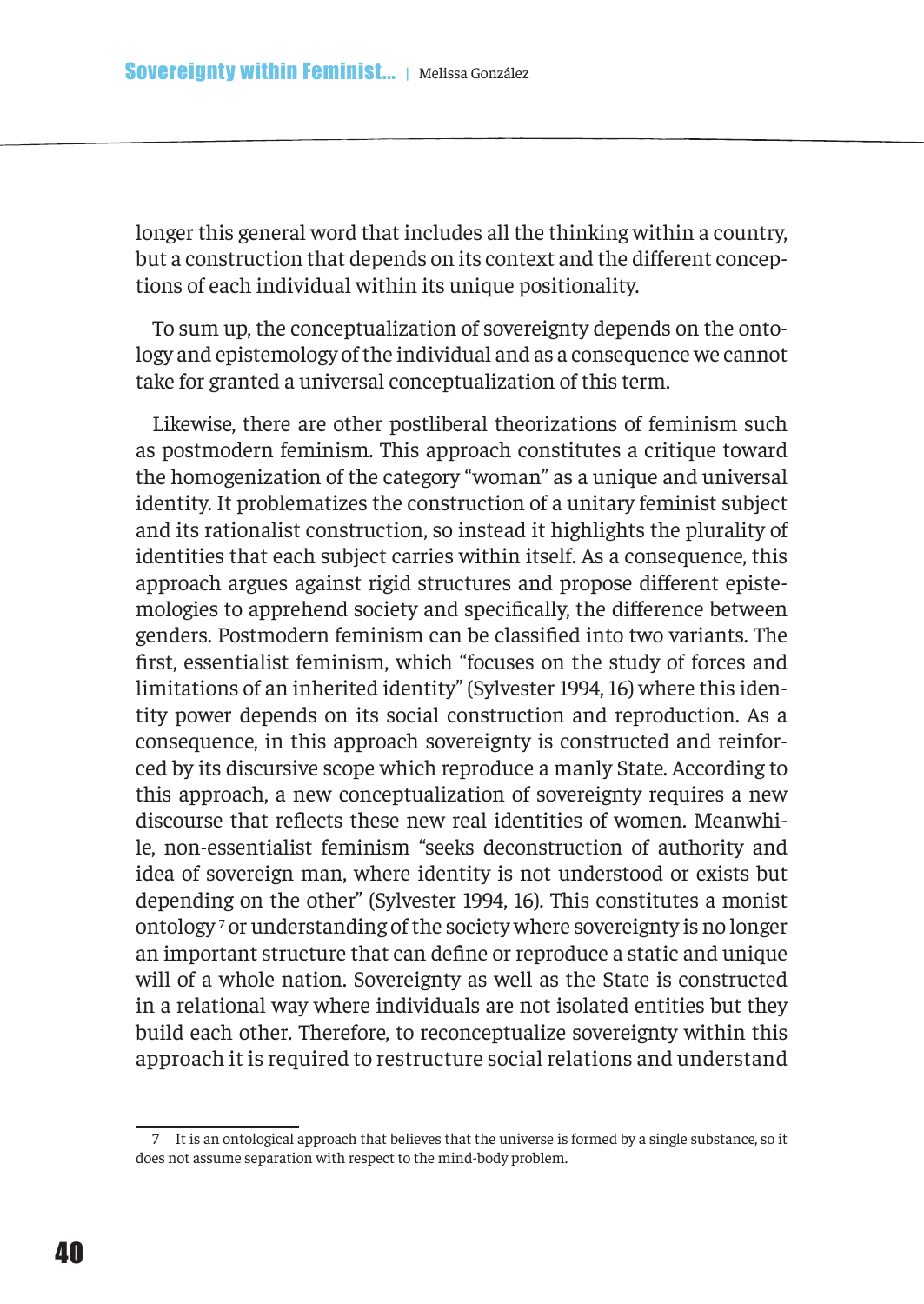

sovereignty as a mobile concept, spatially and historically located. From postmodern feminism, sovereignty represents a structural conception that limits and organize society, which needs to be rethought. These two variants of postmodern feminism agreed against the idea of sovereignty as a static and universal conception.

 Finally, feminism is also related to colonialism and represented by decolonial feminism. This theoretical approach is highly related to intersectional feminism, where categories like race, ethnicity, and others are taken into account. Decolonial feminists focus precisely on breaking the representation of third world women by western feminists and creating spaces to hear the silenced voices of racialized women which do not enjoy a position of privilege. However, they do not like to use the label of 'third world' because it is considered a vestige of colonialism. They want "to introduce a multiplicity of perspectives, traditions, and approaches to the question of identity, culture, and power" within the intersectionality of gender (Grovogui 2013, 248). From this approach, sovereignty is seen only as a tool to reinforce the colonialism that still prevails in our system. It considers that the State no longer responds eficient to their diverse identities, conversely, State and sovereignty are concepts that only refect the will of the privileged ones which usually are male, white and middle/high class. From this perspective sovereignty is seen as a vestige of the colonial world, so they want to get rid of this conception. Instead, decolonial feminists propose new ways of organizing the world diferent from sovereignty and State. As an example, there is communitarian knowledge to construct new forms of societal organization founded on the ontologies and epistemologies of minorities such as the work of Silvia Rivera Cusicanqui in Bolivia.

In conclusion, feminism in IR is fundamental to understand hypermasculine concepts and to study gender as a transversal variable of analysis within the discipline. Moreover, it is fundamental to be aware there are many types of feminism that are deeply diferent within IR feminism and in which the concept of sovereignty also has diverse meanings, representations, and roles. Each approach has its own conception and functionality of sovereignty but most of them agreed on the fact that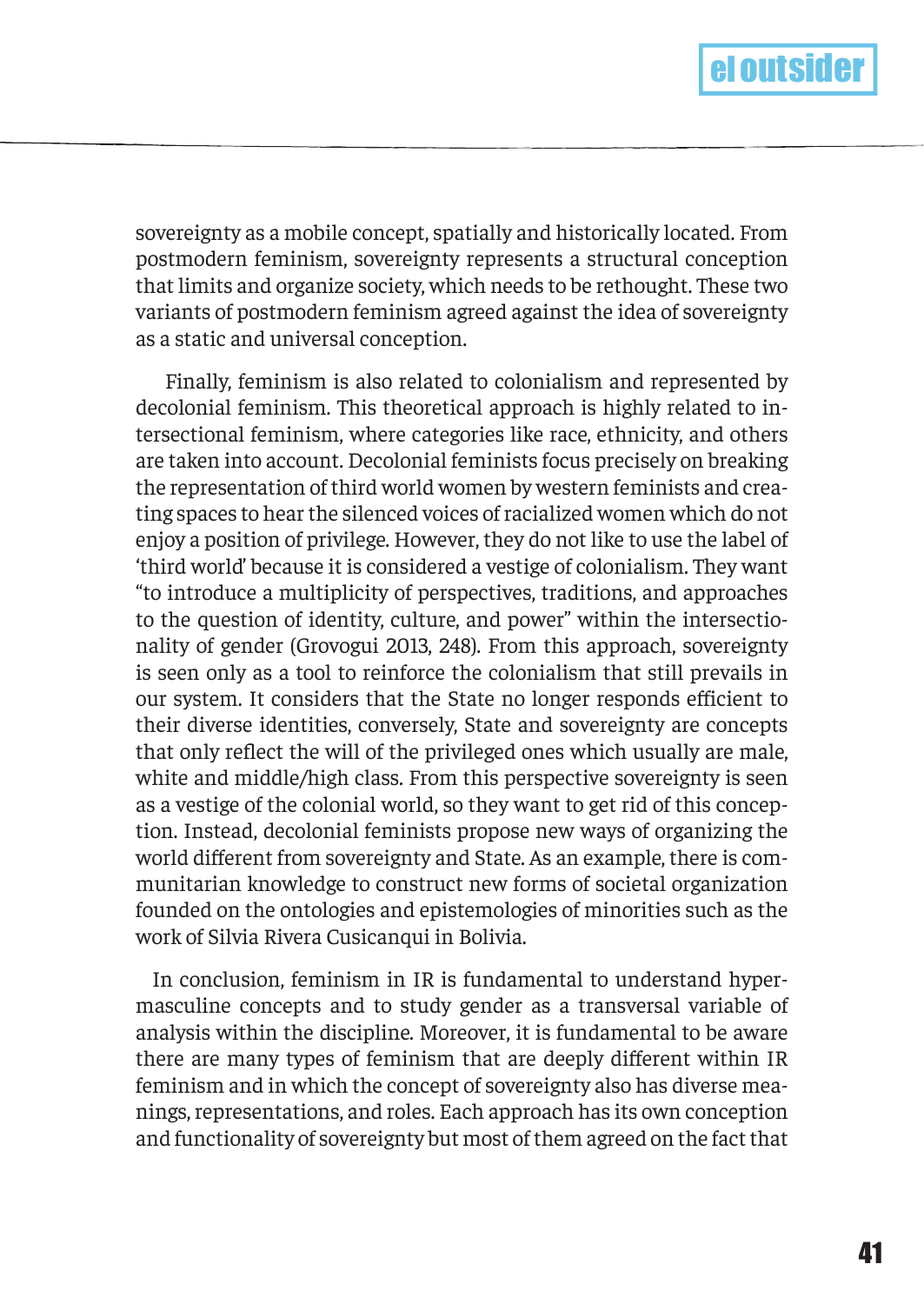this concept reinforces and reproduces inequal gender relations and its reformulation is urgently needed. As a consequence, this text constitutes a simplifed journey among diverse leans of Feminist IR Theory, which, even within themselves, have several nuances that have been reduced to essentials in this paper. Finally, this exploration aims to deconstruct concepts that are rarely questioned and, at the same time, constitute a simplified journey among diverse leans of Feminist IR Theory, which, even within themselves, have several nuances that have been reduced to essentials in this paper. Finally, this exploration aims to deconstruct concepts that are rarely questioned and, at the same time, constitute guiding axes of how we organize societies; therefore, in order to build them more equitably , it is vital to start rethinking the concepts that govern us.